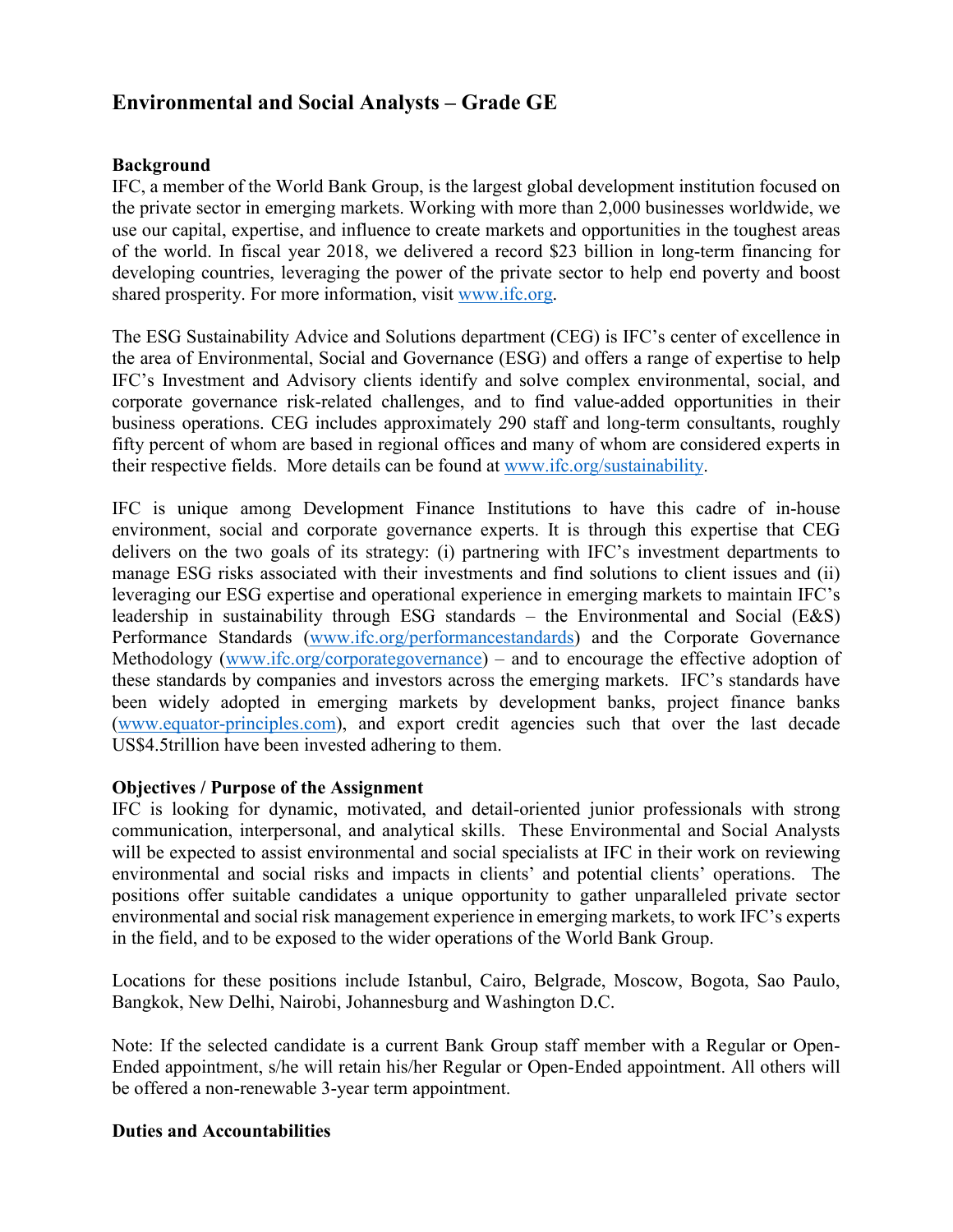The Analyst's responsibilities may include, but are not limited to, the following:

- 1. Supporting analysis to assist environmental and social specialists in appraising the environmental and social risks and impacts associated with IFC investments against the requirements of IFC's Performance Standards (PSs) on Environmental and Social Sustainability.
- 2. Assist in defining steps required to ensure compliance with the PSs and the World Bank Group Environmental, Health and Safety Guidelines [\(www.ifc.org/ehsguidelines\)](http://www.ifc.org/ehsguidelines).
- 3. Assist in supervising the environmental and social performance of client companies through the review of monitoring reports and site visits to supervise environmental and/or social aspects of clients' operations.
- 4. Assist in providing training on environmental and social issues to IFC clients, investment staff and other specialists.
- 5. Support in development of sectoral and regional portfolio reviews, in particular in developing an understanding of systematic compliance issues in the portfolio.
- 6. Collect and analyze data to assist specialists in preparation of reports, such as on specific E&S issues and on IFC's portfolio.

## **Selection Criteria**

- A degree in environmental management or sciences, social sciences, engineering, or other relevant discipline.
- A minimum of three years of relevant experience in environmental and/or social assessment related to private sector business activities.
- Track record in working with private sector firms across industry sectors (including agribusiness, infrastructure and/or manufacturing) to identify environmental/social risks and issues and develop mitigation measures to ensure compliance with good international industry practice.
- Knowledge of IFC Sustainability Framework and supporting documents such as Guidance Notes, EHS Guidelines, and other IFC publications on sustainability a plus.
- Strong research and analytical skills, ability to think strategically, analyze and synthesize diverse related

data and information. Attention to detail a must.

- Strong organizational skills, with ability to prioritize, deal with frequent and unexpected changes, and work within tight timeframes.
- Ability to communicate ideas clearly and confidently, articulate issues and recommend solutions.
- Ability to communicate effectively in spoken and written English is essential. French, Arabic, Chinese, Turkish and/or Spanish language skills will be highly advantageous.
- Good team player with strong interpersonal skills, including the ability to work as a member of a multi-disciplinary and multi-cultural team, work effectively in and influence a team, and network effectively across boundaries.
- Familiarity with IFC/World Bank operations, procedures, and culture will be advantageous.
- Ability to travel internationally at short notice.

IFC values diversity and encourages all qualified candidates who are nationals of IFC member countries to apply, regardless of gender, gender identity, religion, race, ethnicity, sexual orientation, or disability. Sub-Saharan African nationals, Caribbean nationals, and female candidates are strongly encouraged to apply.